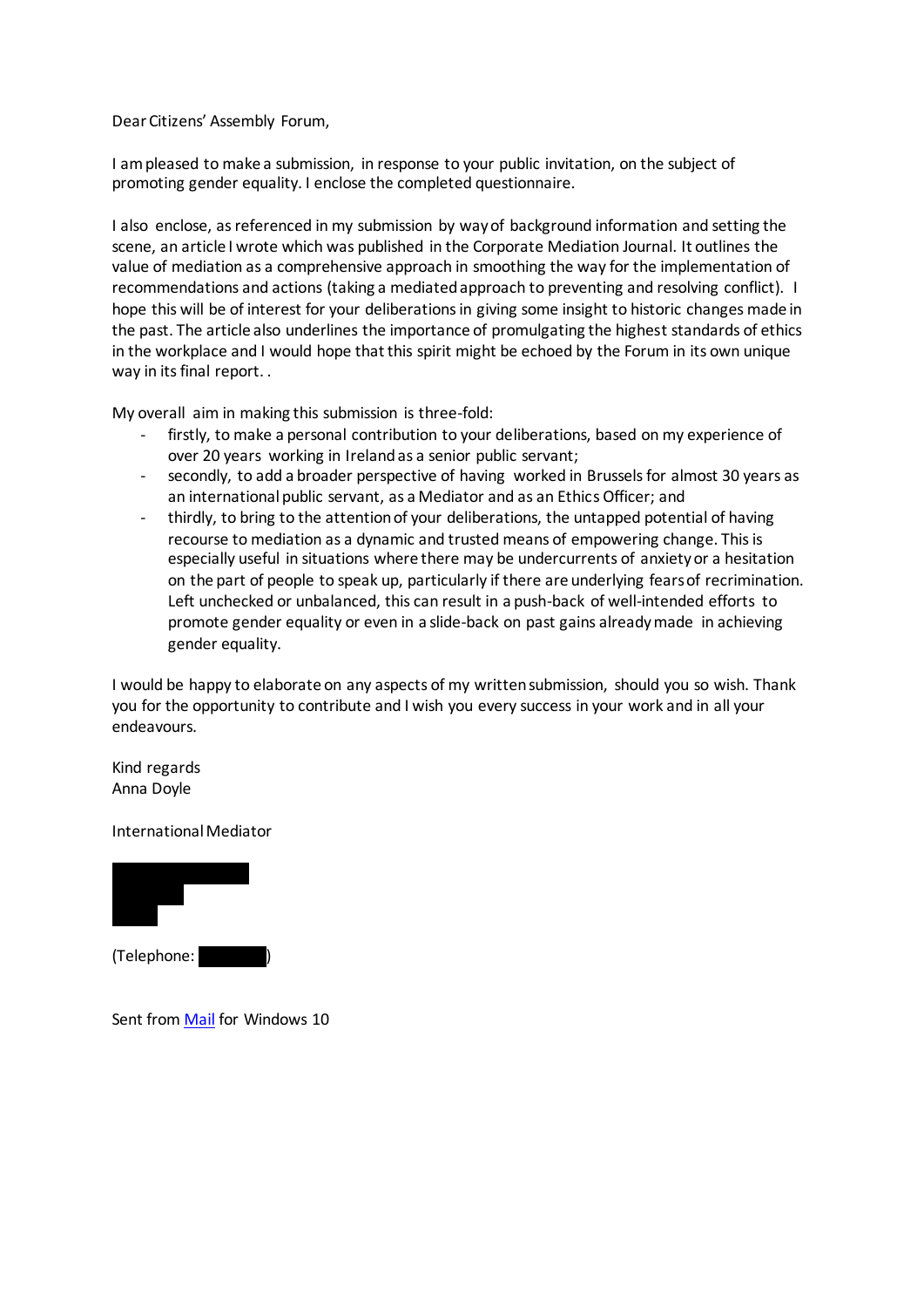#### **Theme 1: Gender norms and stereotypes**

Gender norms and stereotypes as barriers to gender equality

Fixed ideas about what women and men should do in the home or at work are learned by girls and boys in early childhood and throughout their lives. These ideas or gender stereotypes affect their choices in school and as they enter careers and contribute to a lack of progress toward equality between women and men. This limits not only the jobs that women and men consider or are available to them, but also can exclude women and men from social roles and tasks.

 $\triangleright$  Please outline what you see as the key barriers/ obstacles and challenges to gender equality under this theme in law, policy and practice.

The key barriers/ obstacles and challenges to gender equality under this theme in law, policy and practice are, in my view, as follows:

- The road to attaining gender equality in Ireland was earnestly embarked on relatively recently (say, within the past half-century) and so it is still in its infancy in comparison with more developed nations. That said, much progress has already been made but much still remains to be done.
- In order to take some perspective in terms of time-span, the journey, so far, barely represents the working life of an individual (taking myself as an example, having commenced employment at age 17 and still working at 66).
- The provisions in the Constitution, particularly in relation to the family, the home and the place of women in society, set the background for the evolution and development of the role/position of women in Ireland. This is currently out of step with reality. It is as if there is a duality of national mentality that is frequently at odds with itself as regards gender equality, particularly at a time when we need unity of purpose and vision, moving forward.
- There is, therefore, constitutionally, an underlying intrinsic conflict in the mindset of the Irish nation, such that it has not yet broken free from the shackles of the past nor has it yet liberated itself from a defunct paternalistic ideology of past decades. A multiplicity of inequalities continues to combine to make the cut and thrust of daily life in Ireland into an obstacle course for many women. This needs to change.
- Consequently, without constitutional change that can open up a pathway to a more egalitarian, just and sustainable future for all Irish citizens, in the best interests of current and future generations, hard won gains of recent decades will sit precariously on unstable and untenable foundations constructed from old ideologies.
- The desire to attain, and to maintain, a new flexible and progressive state of equality between women and men in Ireland is frequently hindered by a static, and often contrary systemic effort (be it conscious or unconscious), that can exert a powerful influence that reinforces longstanding inequalities in the status quo or that negate and stifle well-intended initiatives for change.
- *In law*, the mechanisms for formulating and promulgating legal change are slow and cumbersome and often have the effect of being too little, too late especially when the legislative change that is needed relates to fast-changing situations of evolving and dynamic proportions in an increasingly automated world.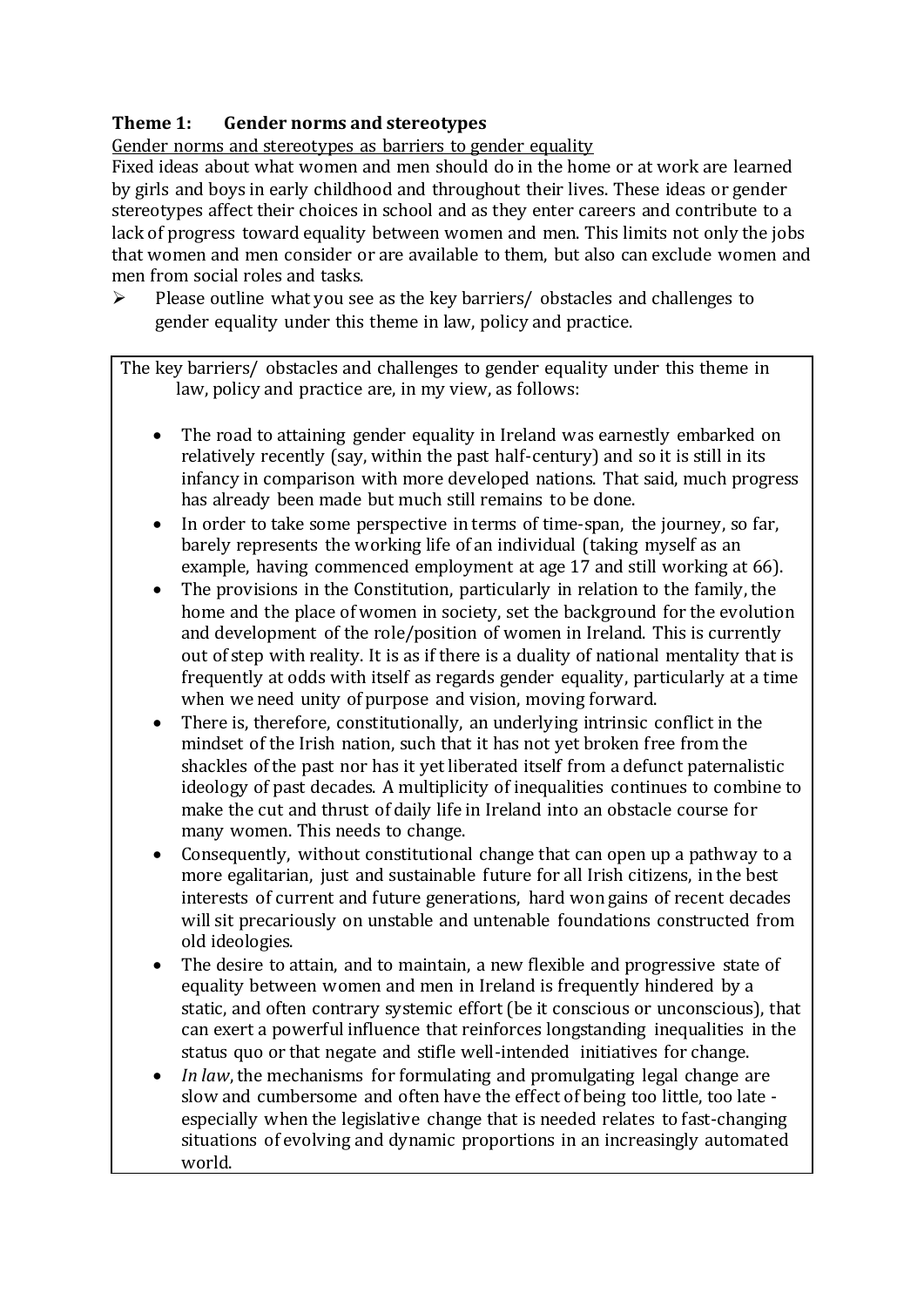- *In policy*, the initiative for advocating any change that may be perceived as going against the background of constitutional norms can be fraught with risk for the proposer, in that it may be construed as seeking to go against the grain of the status quo. This can consequently provoke negative reactions (whether at individual, corporate, institutional, national, international or general reputational levels) that may also reflect unfavourably, if not discriminately, on the proposer.
- *In practice,* even the best intentioned initiatives for change can be stifled at conception because the effort of bringing them to fruition may be misunderstood from the outset; may be misrepresented during the process of emergence in order to de-rail or to discredit the idea or the proposer; or may be fraught with a level of personal, professional or reputational risk as to make it difficult to ever attain recognition at the levels of either policy or legal proposals. The risk of well-intended action to bring about change can also be fraught with danger of potential backlash for individuals. Left unchecked or unbalanced, this can result in a push-back of well-intended efforts to promote gender equality or even in a slide-back on past gains already made in achieving gender equality.
- *Consequently,* the mechanisms and systems that were designed to achieve a desired state of evolving equality (whatever that may entail, over time), have consistently proven themselves to be out of touch with the need for justifiable change, deaf to the voices that do not serve pre-defined personal or political agendas or which, though undoubtedly justifiable, come with a high price-tag.
- Other trusted avenues of heightening awareness, promoting consultation, synthesising public opinion, amplifying voice and processing/promulgation policy and change are, therefore, needed. This public consultation mechanism offers one such avenue and is to be highly commended.
- Another possible avenue increased recourse to mediation and increased recourse to early conflict resolution – will be advocated and justified as part of this submission. It can act as a parallel channel of open, safe and multi-partial space whereby any concerns or potential conflicts for those involved in the process can be addressed and resolved, in complete confidence.
- $\triangleright$  Please identify the steps to be taken to address the issues raised and who should address them (e.g. the state, private sector, education system etc.)

The key steps that could be taken to address the issues raised above and the initiators of change are, in my view, as follows:

- The state should act to bring about constitutional reform in a manner that raises the whole nation up to collectively aspire and constructively engage in the creation of a future vision of our nation that is worthy of the highest standards of ethics and of ethical governance, whilst also embracing fundamental principles of equality in all respects.
- With a view to reinforcing the supportive architecture of the nation, the state should support the emergence and development of the profession of mediator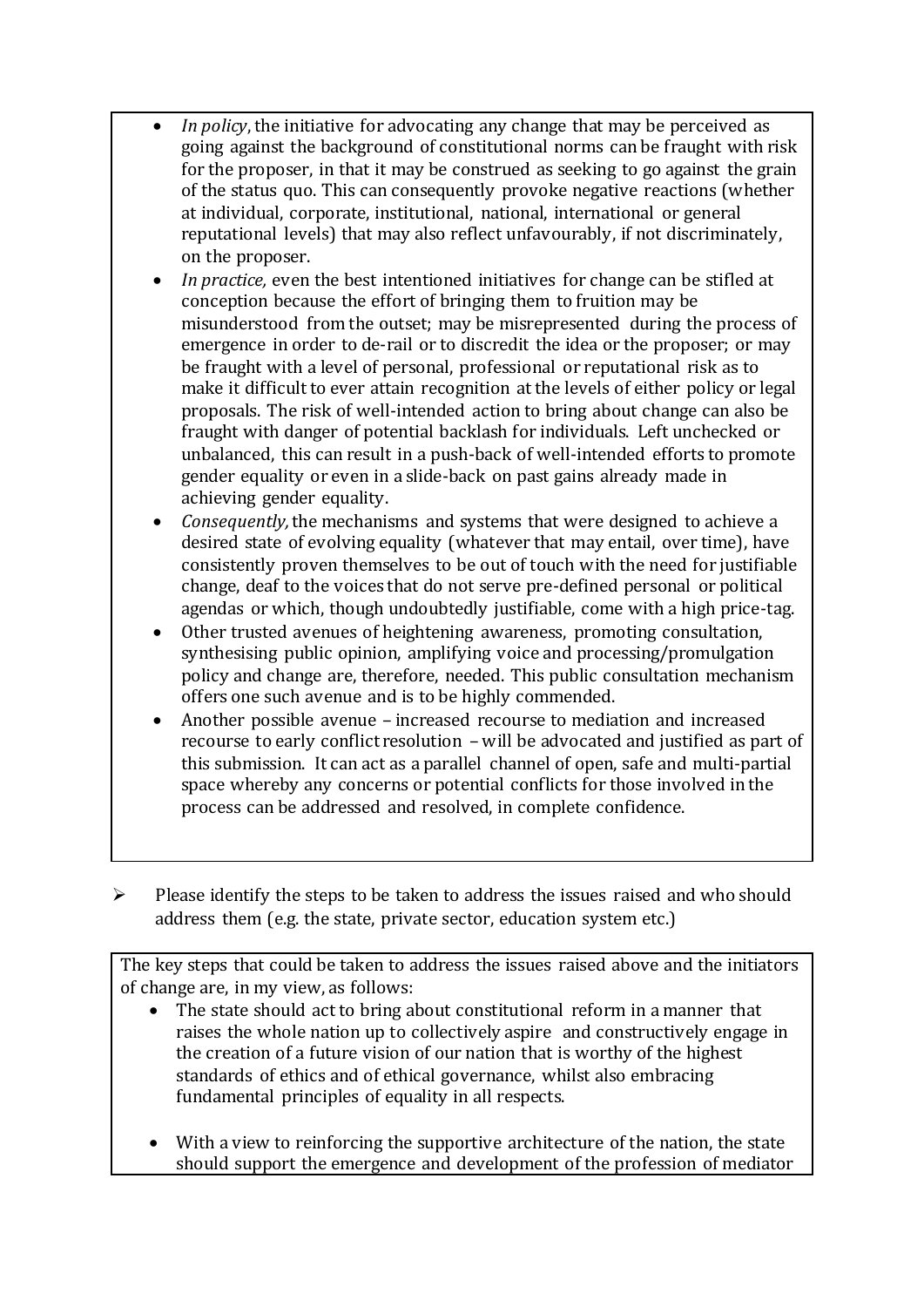with the establishment of the Mediators' Council as envisaged under the Mediation Act 2017, promulgated by the Minister for Justice. This would support and enhance the further development of the profession, in my view.

- In this connection, there is an opportunity to build a cohesive sense of purpose on the island of Ireland through increased multi-lateral support for an all-Ireland recognition of the profession of mediator. The intrinsic value of mediation in all its facets (e.g. family, workplace, elder, restorative practices, commercial, community and agriculture) might potentially act as a cohesive mobilisation of an emerging professional expertise that could potentially empower the necessary transition that is required to address and resolve future conflicts and to re-position Ireland as a whole in its rightful place as an insightful and modern people, ready to embrace the challenge of change for the good of future generations.
- The private sector should consider making mediation more readily available as an option for conflict resolution within their organisations or by recourse to an external mediator. Promoting heightened awareness of how to better handle conflict and providing additional training to increase skills aimed at resolving conflicts at an early stage of emergence, is recommended.
- The education system should consider introducing mediation as a life-skill for students at national and secondary school levels with a view to equipping future generations with the necessary skill-set to address and resolve situations of conflict and to attain discerning balance in perspective-taking.

#### **Theme 2: Work: Occupational segregation by gender, gender discrimination and the gender pay gap**

Women and men are often concentrated into different kinds of jobs and within the same occupations, women are often in work that is less well paid and has less opportunities for career advancement. Women often work in areas where they can work part-time so as to fit in with their caring responsibilities. While many men work in low paid jobs, many professions dominated by women are also low paid, and professions that have become female-dominated have become lower paid. This worsens the gender pay gap (the average difference between the wages of women and men who are working).

 $\triangleright$  Please outline what you see as the key barriers/ obstacles and challenges to gender equality under this theme in law, policy and practice.

The key barriers/obstacles and challenges to gender equality under this theme in law, policy and practice are similar to those set out in response to Theme 1 above.

Once the Constitutional aspects has been thoroughly reviewed and appropriately addressed, it is hoped that there would be consequential and beneficial changes flowing from the ethical underpinnings of an enlightened and insightfully new proclamation of intent on the part of Government on behalf of the nation.

I have personal experience of the positive effects of the lifting of 'the marriage bar' in the 1970's which enabled me to continue my career in the civil service when many of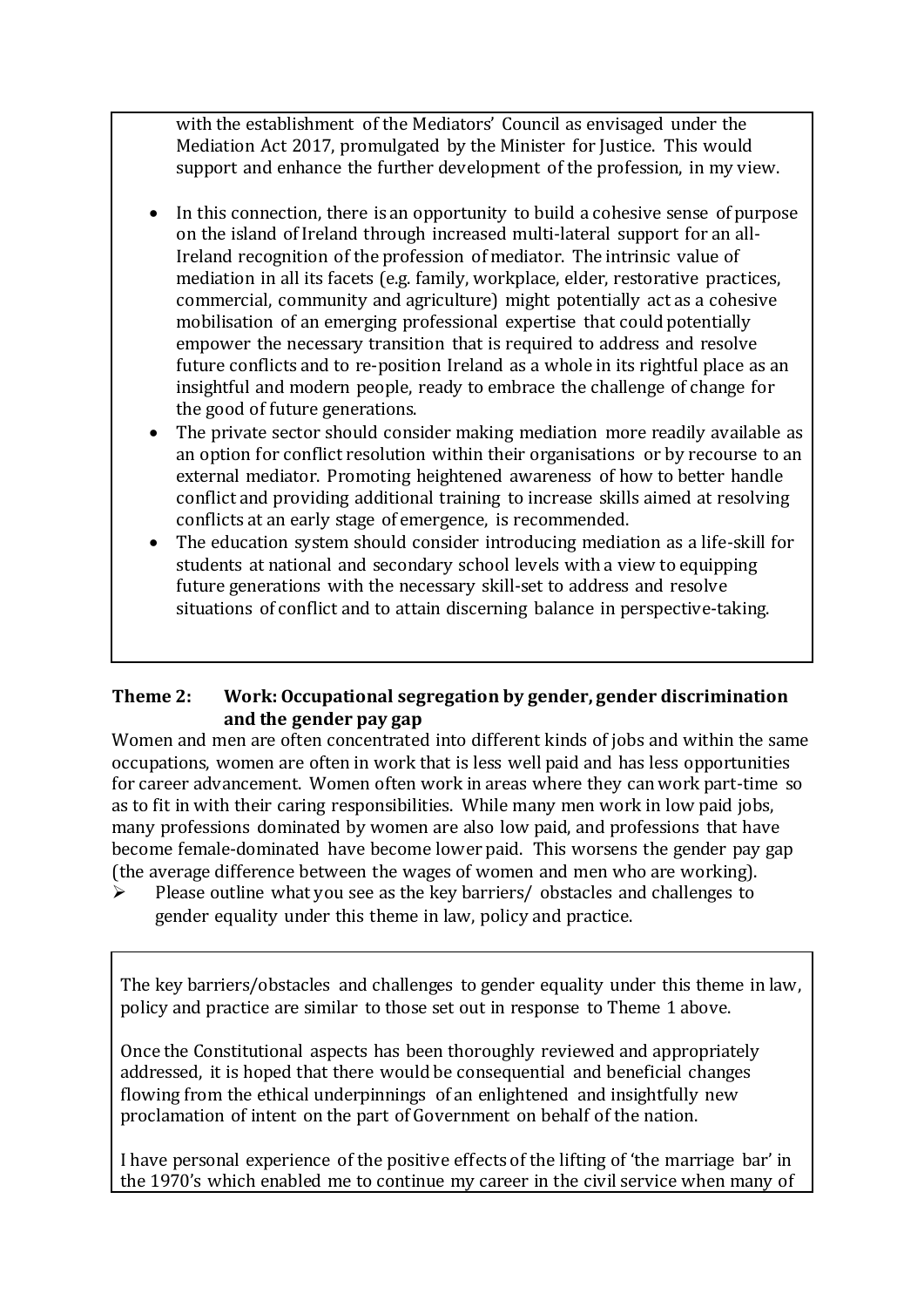my former colleagues were forced to leave work when they got married. The marriage bar was deemed to be unconstitutional and this opened the door for a generation of women, including myself, to continue to play an active role in contributing to the benefit of the state, both inside in the family home and in the workplace. This positive action also removed the discrimination as regards pay with the abolition of the so-called 'A Scale' (applicable to women and to single men) and the general applicability of the higher 'B Scale' , once restricted to married men only

 $\triangleright$  Please identify the steps to be taken to address the issues raised and who should address them (e.g. the state, private sector, education system etc.)

The key steps to be taken to address the issues raised above and the initiators of change could more easily emanate from very many quarters including the state, the private sector, the education system, professional organisations etc., once the changes suggested above in response to Theme 1 have been put in place, suitably nurtured and appropriately funded.

In this respect, I would like to see the profession of mediator take a leading role in pioneering and empowering change in a manner that is safe, trusted, ethical, harmonious, multi-partial and non-conflictual.

(For information, I declare that I am an Advanced Practitioner Member of the Mediators' Institute of Ireland [www.themii.ie](http://www.themii.ie/) as well as being recognised as an international mediator by the International Mediation Institute [www.imimediation.org](http://www.imimediation.org/) . I do not purport to speak for either organisation in this submission, nor do I attribute any views or opinions to them in any respect. The views expressed are entirely my own.)

#### **Theme 3. Care, paid and unpaid, as a social and family responsibility**

Care -- the social responsibility of care and women and men's co responsibility for care, especially within the family

Women remain disproportionately responsible for unpaid care and often work in poorly paid care work. For working parents or [lone parents,](https://aran.library.nuigalway.ie/bitstream/handle/10379/6044/Millar_and_Crosse_Activation_Report.pdf?sequence=1&isAllowed=y) balancing paid work with parenting and or caring for older and dependent adults presents significant challenges. Women are [most disadvantaged by these challenges,](https://eige.europa.eu/gender-equality-index/game/IE/W) yet men also suffer from lack of opportunities to share parenting and caring roles. Despite recent legislation and policy initiatives to support early years parental care, [inequalities in the distribution of unpaid](https://www.ihrec.ie/app/uploads/2019/07/Caring-and-Unpaid-Work-in-Ireland_Final.pdf)  [care](https://www.ihrec.ie/app/uploads/2019/07/Caring-and-Unpaid-Work-in-Ireland_Final.pdf) continue between women and men. The cost of childcare has been identified as a particular barrier to work for women alongside responsibilities of caring for older relatives and dependent adults.

 $\triangleright$  Please outline what you see as the key barriers/ obstacles and challenges to gender equality under this them in law, policy and practice.

The key barriers/obstacles and challenges to gender equality under this theme in law, policy and practice are, in my view, similar to those set out in response to Theme 1 above. Once the Constitutional aspects has been thoroughly reviewed and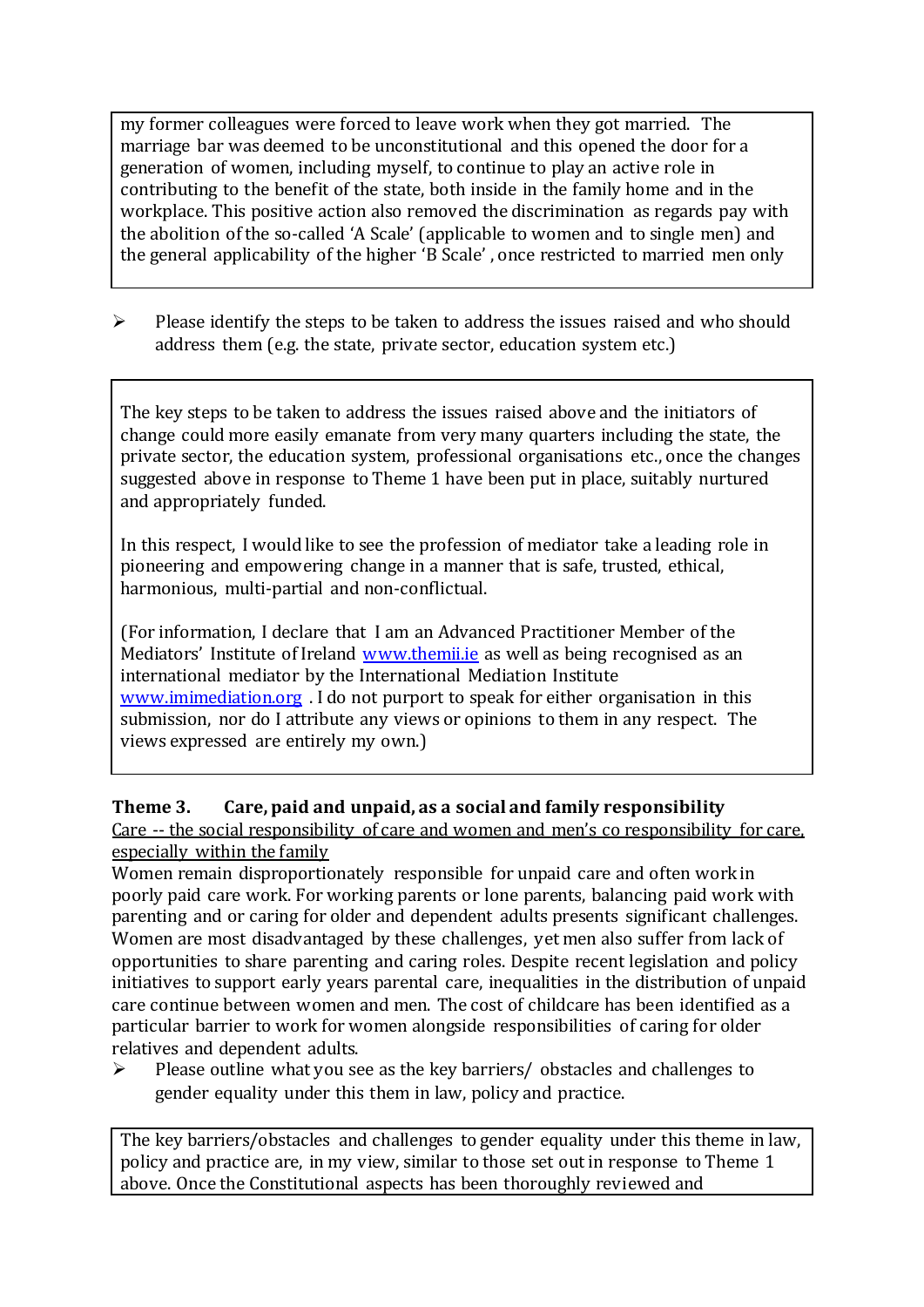appropriately addressed, it is hoped that there would be consequential and beneficial changes flowing from the ethical underpinnings of an enlightened and insightfully new proclamation of intent on the part of the Government on behalf of the nation.

 $\triangleright$  Please identify the steps to be taken to address the issues raised and who should address theme (e.g. the state, private sector, education system etc.)

The key steps to be taken to address the issues raised above and the initiators of change could more easily emanate from very many quarters including the state, the private sector, the education system, professional organisations etc., once the changes suggested above in response to Theme 1 have been put in place, suitably nurtured and appropriately funded.

In this respect, I would like to see the profession of mediator take a leading role in pioneering and empowering change in a manner that is safe, trusted, ethical, harmonious, multi-partial and non-conflictual.

#### **Theme 4: Women's access to, and representation in, public life and decision making**

Ensure women's participation and representation in decision-making and leadership in the workplace, political and public life

Women are systematically underrepresented in leadership in [economic](https://eige.europa.eu/gender-equality-index/2019/compare-countries/power/2/bar) and [political](https://eige.europa.eu/gender-equality-index/2019/compare-countries/power/1/bar)  [decision-](https://eige.europa.eu/gender-equality-index/2019/compare-countries/power/1/bar)making. Despite the introduction of a candidate gender quota (through the system of party funding) for national political office, and [initiatives](https://betterbalance.ie/) to support women's access to corporate decision-making roles, men continue to dominate leadership positions. There are also issues to be considered around how media represents women and men.

 $\triangleright$  Please outline what you see as the key barriers/ obstacles and challenges to gender equality under this theme in law, policy and practice.

The key barriers/obstacles and challenges to gender equality under this theme in law, policy and practice are similar to those set out in response to Theme 1 above. Once the Constitutional aspects has been thoroughly reviewed and appropriately addressed, it is hoped that there would be consequential and beneficial changes flowing from the ethical underpinnings of an enlightened and insightfully new proclamation of intent on the part of the Government on behalf of the nation.

 Please identify the steps to be taken to address the issues raised and who should address them (e.g. the state, private sector, education system etc.)

The key steps to be taken to address the issues raised above and the initiators of change could more easily emanate from very many quarters including the state, the private sector, the education system, professional organisations etc., once the changes suggested above in response to Theme 1 have been put in place, suitably nurtured and appropriately funded.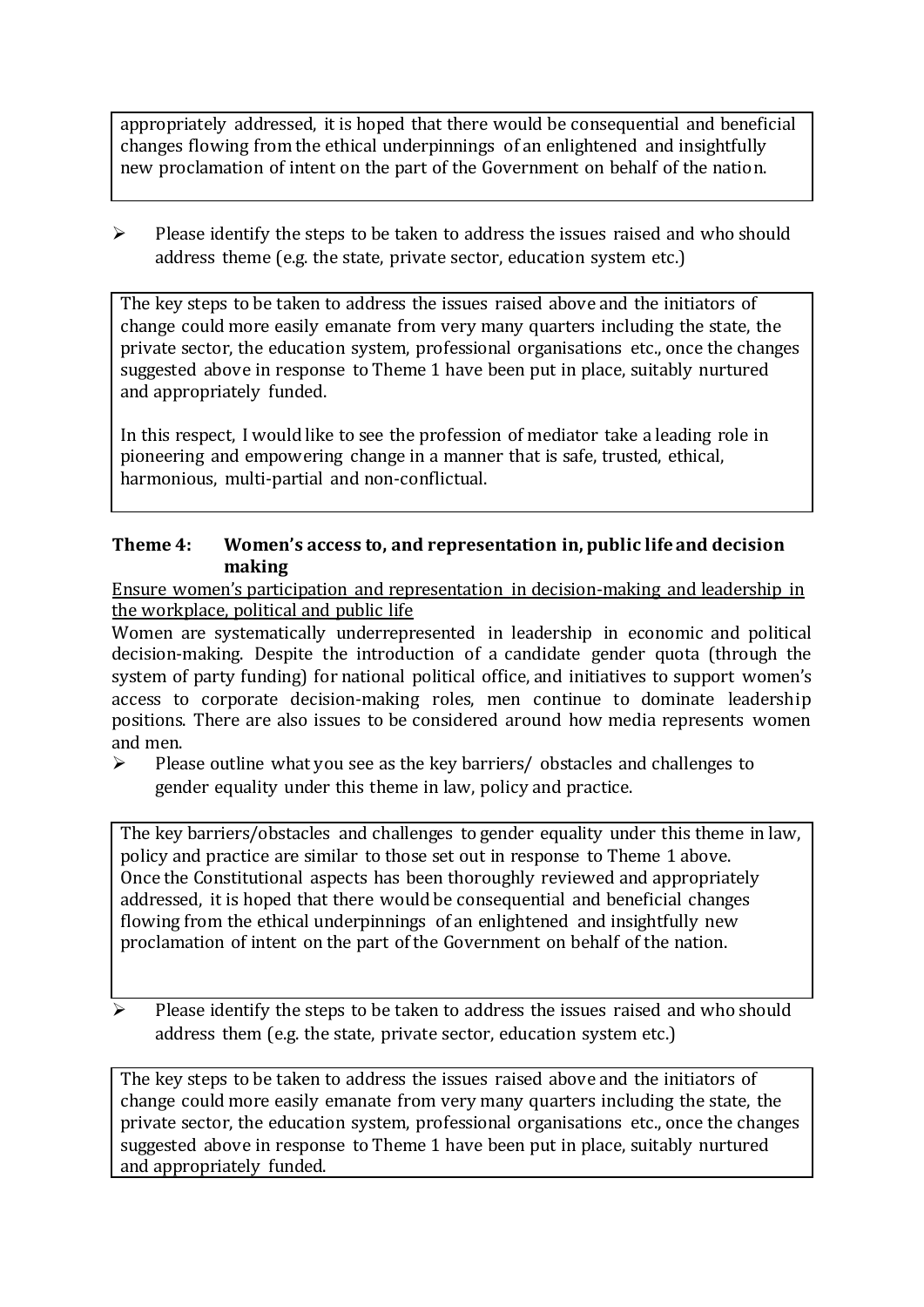In this respect, I would like to see the profession of mediator take a leading role in pioneering and empowering change in a manner that is safe, trusted, ethical, harmonious, multi-partial and non-conflictual.

In addition, the state and the private sector should lead by example in supporting the attainment of equality of representation and ensuring diversity in all aspects of governance and leadership.

The state should also fund initiatives such as Women for Election which aim to support women standing for election in local and national elections in order to improve the balance at political level between male and female candidates. The introduction of gender quotas also has a role to play in this respect.

(In this context I declare that I am a member of the Countess Markiewicz Circle of Women for Election, based in Brussels and, together with a small group of Irish women, we give practical and financial support to WfE in Ireland. [https://www.womenforelection.ie](https://www.womenforelection.ie/) . I do not purport to speak for this organisationor any of its members in this submission, nor to I attribute any views or opinions to them in any respect. The views expressed are entirely my own.)

#### **5. Where does gender inequality impact most?**

To conclude we would be interested in your response to the following question: In which area do you think gender inequality matters most?

Please rank the following in order of importance, 1 being the most important:

| Paid work                |  |
|--------------------------|--|
| Home & family life       |  |
| Education                |  |
| Politics and public life |  |
| Media                    |  |
| Caring for others        |  |
| Other - please elaborate |  |

 $\triangleright$  Please outline the reasons for your answer below:

The basis of determining the importance of the extent to which gender inequality matters most is indeed reflected under each of the categories presented as a basis for prioritisation in response to this question. However, while the combined results will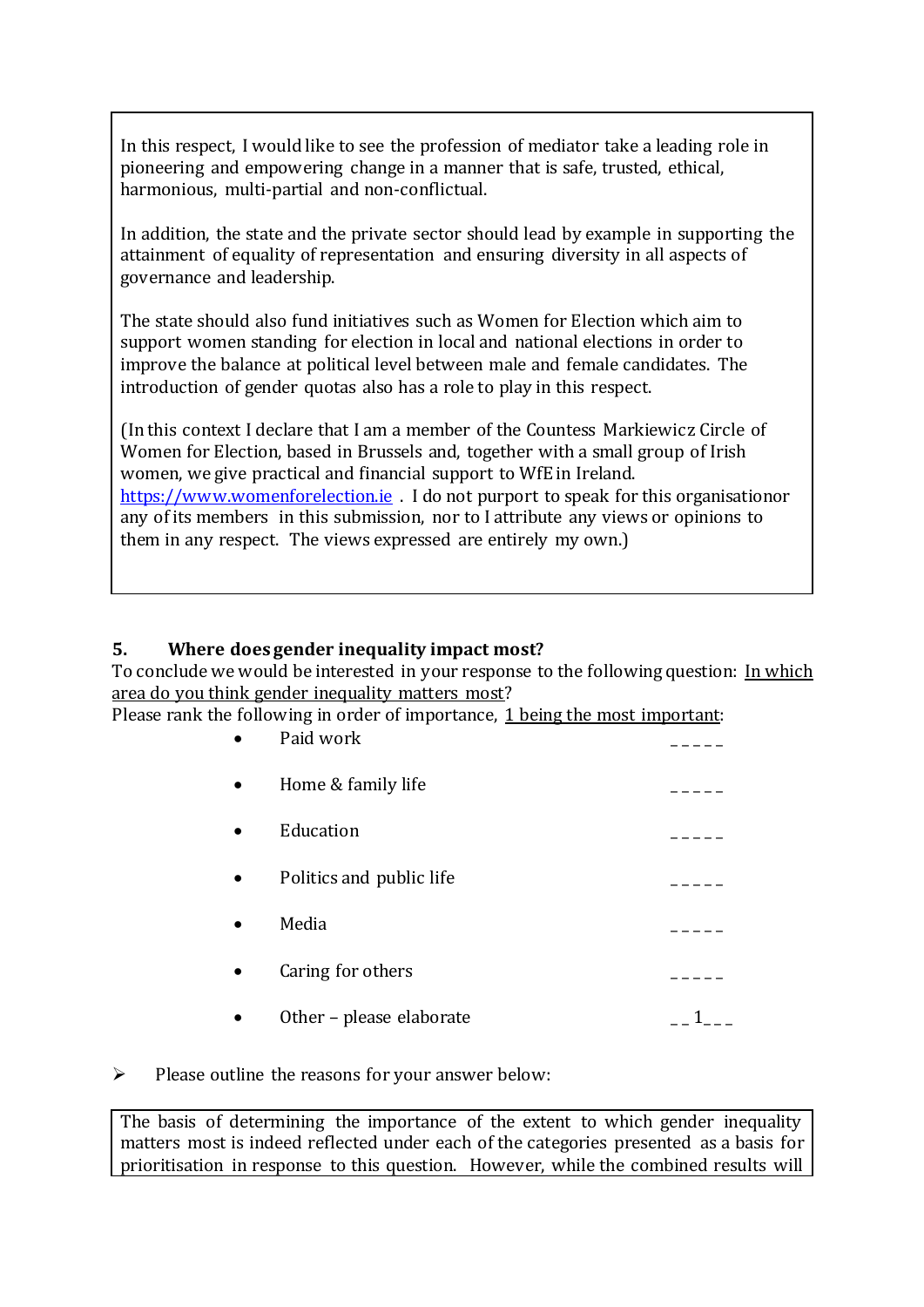surely give an indication of the views of the respondents, *it will not go to the heart of the problem as regards where gender inequality impacts most.* 

**The overall combined effect of all of the areas that are impacted is greater than any attempt at prioritisation might suggest.** It follows, therefore, that a new and fundamentally different approach needs to be taken that may be combined with traditional methods of monitoring and measurement in order to break through the impasse to enlightenment that is so endemic in our cultural norms.

Measurement alone is not enough because what really needs to be evaluated currently lies beyond the realms of being measured. This is because the scope and extent of what is actually involved has yet to be documented, evaluated and assessed as part of a comprehensive national plan. We need to break the restrictive cycle of past decades and move beyond the mental constraints of a constitution that, while laudable in its inception, has been outgrown by a people longing for change in many respects. We need an ethical constitution for an ethical people.

I hope to bring to the attention of your deliberations, the untapped potential of having recourse to mediation as a dynamic and trusted means of empowering change. This is especially useful in situations where there may be undercurrents of anxiety or a hesitation on the part of people to speak up, particularly if there are underlying fears of recrimination.

#### $\triangleright$  Please include any further comments or observations you may have here.

Finally, I wish to include with my submission, as background information, an article that illustrates the power of using a mediated approach to bring about change.

It shows how two visionary women with whom I worked, Nuala Fennell and Maura Wall Murphy, took an insightful approach to bringing about a fundamental shift in the life and times of our nation. They could see with the eyes of the mind and looked beyond the legal and conventional impediments of their time to propose and to bring about another way of seeing things. They also illuminated a flame that has, over time, become the torch that lights our way.

In making this submission, I also wish to honour both women and I thank them for their inspiration. They had the capacity to see beyond the confines of narrowed vision and myopic perspective. They could see clearly how and where gender inequality impacted most. The negative consequences did not only manifest in the suffering of their time that they witnessed at first hand; nor was it only in the undervaluation of paid work for women; nor was it only in home and family life; nor in education; nor in politics and public life; nor in the media; nor in caring for others. The negative consequences were evident in **all** of these respects, **combined**. The result was that the change they envisaged in their time, was unthinkable, unfathomable, even forbidden. They had to swim against the tide at great personal and professional risk in order to realise their vision.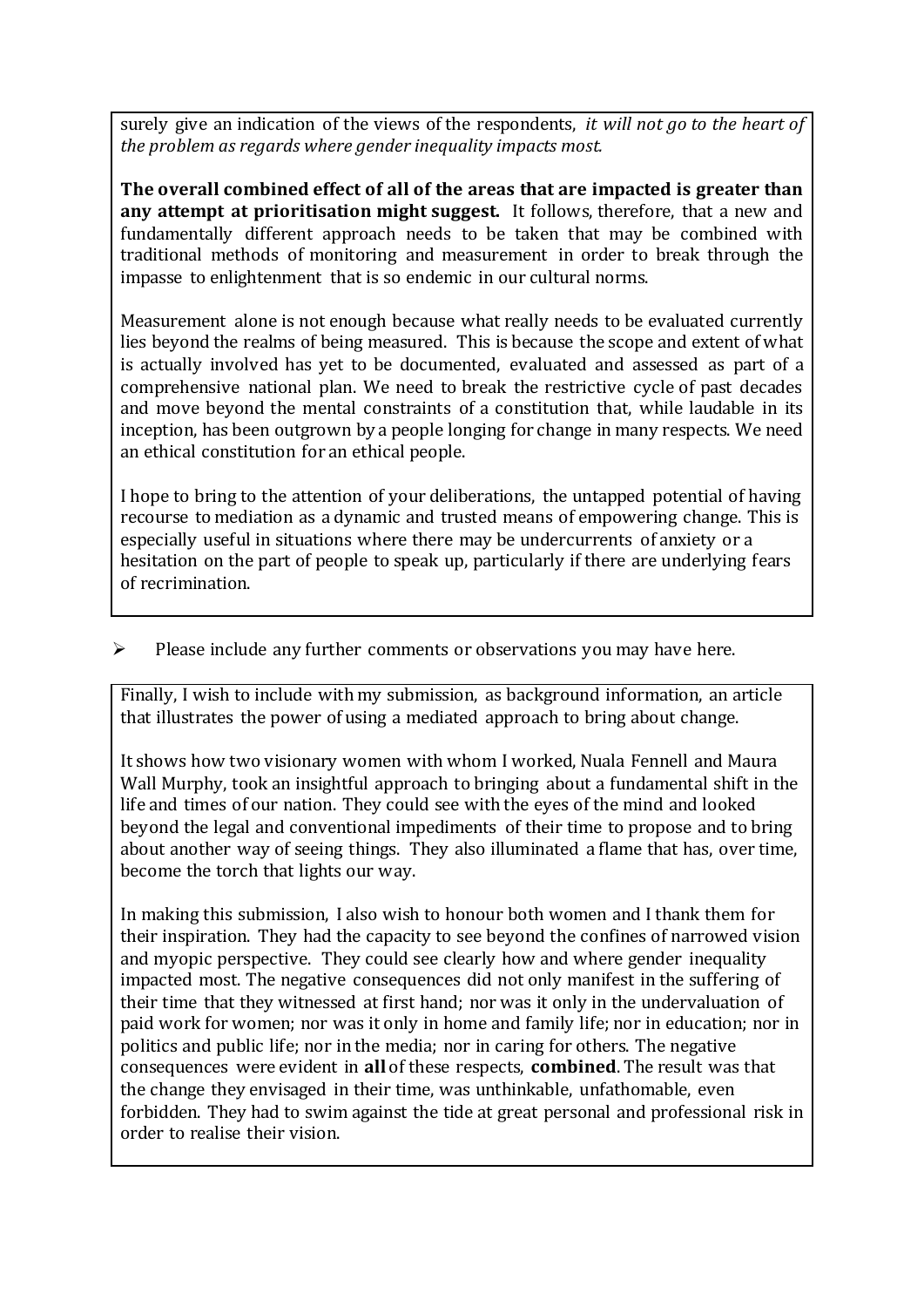At this specific point in time in Ireland, we need the capacity to take a feminist view, with 20-20 vision, in a way that unites all strands of expression on our island and weaves a cloth that will clothe our children's children with dignity and free expression, empowering them to build a better future for our nation and for our planet.

I echo the words of President Higgins in this regard:

*"We should all be feminists. A feminist is a person who believes in the social, political, and economic equality of the sexes. A feminist is a man or woman who says "Yes, there is a problem with gender as it is today and we must fix it and we must do better."*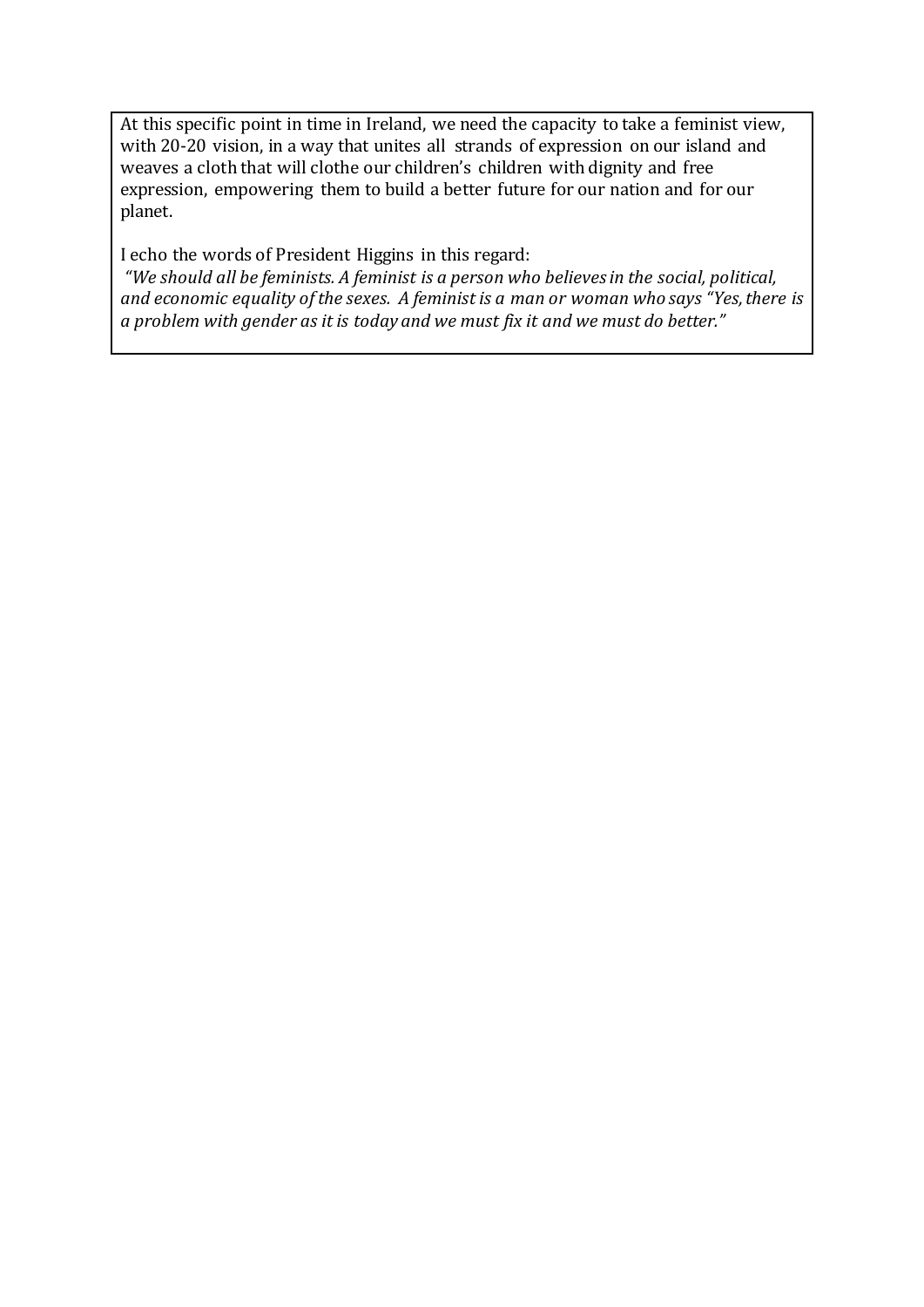# Article

## The Corporate Mediator – Supporting People, Fights, Flights and Flows

**Anna Doyle\***

#### 1 Introduction

Once upon a time, *fight or flight* was the only choice available when it came to how human beings reacted in the face of conflict. Later *freeze* became an option, as human beings learned from the animal kingdom about the precarious advantages of rolling over playing dead on encountering a predator. Today, a much favoured alternative is to *ignore* conflict with the ostrich-like competence of burying one's head in the sand. But there is a better way to face up to, and to not only survive but also potentially thrive, when encountering conflict. This new approach has been pioneered by an organisation that has its head, and its business, in the clouds, for very good reasons.

EUROCONTROL is the European organisation for the safety of air navigation. Over the past decade, it has taken positive steps to effectively manage workplace conflict in a way that supports its people, continuously adapting to changing circumstances and delivering a challenging stakeholder-driven agenda. Not wishing to be limited to a 'fight or flight' choice, and mindful that the business plays a vital role in ensuring the safe flow of European air navigation, EUROCONTROL actively encourages its people to also get into 'flow' so they can

Anna Doyle is Mediator & Ethics Officer at EUROCONTROL, the European Organisation for the Safety of Air Navigation based in Brussels. She specialises in mediation, ethics, conflict resolution, human resources management, social dialogue and negotiation. She is a Practitioner Member of the Mediators' Institute of Ireland and a Certified Mediator with the International Mediation Institute. The views expressed in this article are the author's own and are not necessarily endorsed by EURO-CONTROL or its senior management.

better handle difficult interactions and create win–win outcomes. It uses an in-house corporate mediator, operating informally, to empower people to explore alternative ways of addressing and resolving workplace conflicts.

In the technologically driven world of aviation, safety is paramount. Sophisticated systems are in place to avoid conflict between aircraft; however, conflict between people is a whole different matter. But failing to face up to the consequences that arise from the creative disagreement of intelligent minds would be like stumbling into the future with the equivalent skill set of Stone Age man. This is the story of how corporate mediation came into being at EUROCONTROL and, as the mediator for the Agency, I am pleased to tell this story. (As an international public service organisation, I use the word *corporate* advisedly because we aim to combine public service ethos with private sector effectiveness.)

## 2 Corporate Mediation: A Proposition?

*Corporate Mediation: A Proposition?* is the title of Dr Martin Brink's thought-provoking leading article published in December 2016 in the first issue of the *Corporate Mediation Journal*. 1 This article strongly resonated with me, and I wanted to promptly respond and say *Corporate mediation: it's a reality!* Dr Brink posed the following question in his article:

5

Brink M. (2016). Corporate Mediation: A Proposition? Corporate Mediation Journal. Retrieved from <www.elevenjournals.com/tijdschrift/cmj/ 2016/1/CMJ\_2542-4602\_2016\_000\_001\_002>.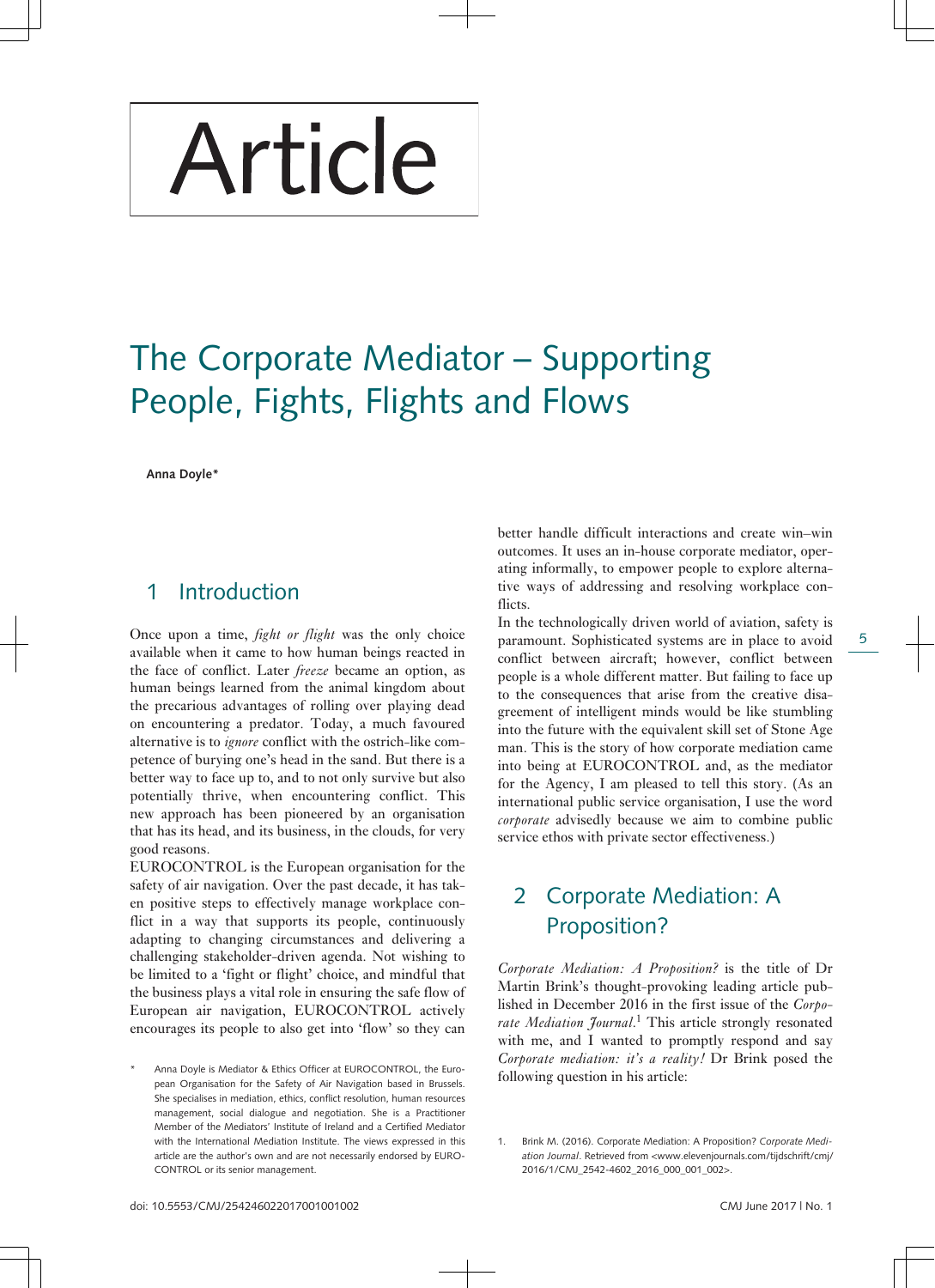How can mediation techniques make a difference in achieving your personal goals and advance the objectives of your organisation, even when there is no conflict?

Elements of an answer tumble from my memory and span a period of four decades. Piecing the fragments together, I find that I subscribe fully to the premise that the concept of mediation, and its associated techniques, really *can* make a difference in achieving personal goals and advancing organisational objectives, *especially when there is no conflict*. Here is how, in my experience, the capacity to conceive, develop, launch and operate mediation services in different settings helps people, and organisations, to navigate situations of conflict and arrive safely at their destination.

#### 3 On First Awareness of the Concept of Mediation

I first became aware of the concept of mediation back in the 1980s as a senior civil servant in the law division of the Department of Justice in Ireland. I was posted on special assignment to the newly appointed Minister of State for Women's Affairs and Family Law Reform, Nuala Fennell. She had her finger on the pulse of the burning issues of the day. A pioneer of social justice, she was elected on a mandate to deliver a long-awaited programme of social reform that involved highly controversial issues. Her priority was to introduce ground-breaking legislation to abolish the status of illegitimacy for children born outside of marriage. They had no legal status and so were often disinherited as regards succession rights. I was tasked with drafting the Heads of this Bill, in the pursuit of justice.

The Minister also launched a pilot scheme for a family mediation service that paved the way for separation and divorce legislation. Separating couples could, through this new service, successfully navigate their conflicts and find amicable solutions to their difficulties, guided by multi-partial mediators. The person appointed to pioneer the creation of the ground-breaking service was Maura Wall Murphy. I had the pleasure to work closely with Maura later in my role as Head of the Courts Division where I also helped smooth the administrative processes that enabled the fledgling service to successfully get off the ground. What I learned from working with her was the power of sensitivity in tuning into the unspoken needs of people in conflict, empathising with their situation, understanding what it would take to make things better and responding in a way that empowered them to explore their own solutions. The deepest conflicts are sometimes those that make the least sound, or are endured in silence. I also learned that a diligent, patient and skilled mediator could open up new frontiers for conflict resolution and I witnessed this at

first hand. I had started to awaken to the power of mediation.

Both of these pioneering women, Nuala Fennell and Maura Wall Murphy, swam against a tide of political and religious opinion, and their achievements marked a turning point in modernising Irish society. I am glad to say that the concept of mediation is now a well-established cornerstone of the infrastructure of Ireland, and a recently published Mediation Bill (currently in passage through parliament) bears testimony to the evolution of mediation since then.<sup>2</sup>

#### 4 Moving On

In 1991, I left the Department of Justice and joined EUROCONTROL, thinking I had left mediation far behind. It took a further 16 years for mediation to tap me on the shoulder. EUROCONTROL employs around 1,950 people. Its headquarters is in Brussels, it has an Upper Area Control Centre in Maastricht, a Training Centre in Luxembourg and another centre south of Paris in Brétigny. This intergovernmental organisation, founded in 1960, today comprises 41 member states and has bi-lateral agreements with Russia, Israel and Morocco. It supports the creation of the Single European Sky through the Network Manager and the Central Route Charges service. English and French are the official languages, and it is a veritable tower of Babel with many other languages spoken daily between colleagues and stakeholders.

In 2006, my role was head of social dialogue, managing industrial relationships between management and trade unions. Frequently, the kinds of issues that arrived on the social dialogue agenda were unresolved disputes that had escalated upwards from lower levels within the organisation (but that could perhaps have been addressed and resolved at an earlier stage). I convinced my management to test out the idea of creating a system of early detection of conflicts, on an informal basis, whereby people could bring their burning issues to a neutral and impartial mediator. If successful, unresolved individual issues would not necessarily become unresolved collective issues. It would also be good if mediation proved to be cost-effective and delivered a high success rate. With management backing, I set about creating the Agency's Mediation Service and I sought out expert guidance.

### 5 Getting Off the Ground

I started from scratch to design the architecture that would support the new mediation function. I asked Maura Wall Murphy if she would be my mentor to help

<sup>2.</sup> Mar a tionscnaíodh. (2017). An Bille Idirghabhála, 2017. *Houses of the Oireachtas Service*. Retrieved from [<www. oireachtas. ie/ documents/](http://www.oireachtas.ie/documents/bills28/bills/2017/2017/B2017D.pdf) bills28/ bills / 2017/ 2017/ B2017 D.pdf>.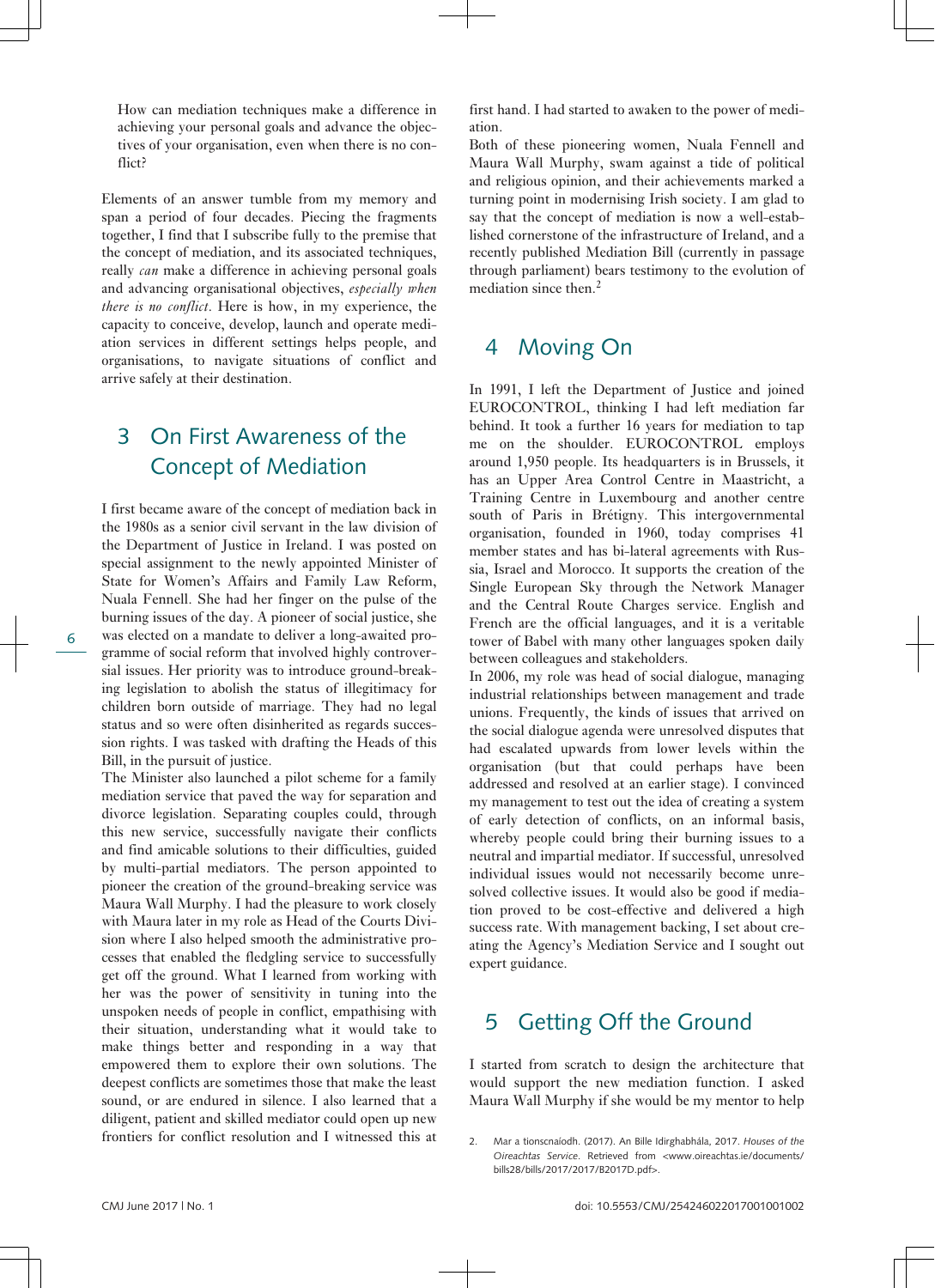me learn more about mediation, and I was delighted when she agreed (she remains my mentor, and my friend, to this day). My first step was to tailor-make the service to meet the Agency's needs. Spending time getting the architecture right would save a lot of unnecessary difficulties later on. Also understanding the nature of the conflicts that frequently arose in the organisation helped me fine-tune the design.

My aim was to open up awareness in the psyche of the organisation and its people to another way of addressing and resolving conflicts. Empowering people to use the safe space of mediation to amicably settle their differences and to explore options was an exercise in trust building. The challenge was to make mediation an integral part of organisational architecture and to have it officially recognised on the assets side of the balance sheet. After a one-year pilot programme, a formal decision of the Director General in December 2007 brought the EUROCONTROL Mediation Service into being. The *vision* of the Mediation Service was as follows:

EUROCONTROL – a united, harmonious, safe and trusted professional working environment where conflict is managed, where people are respected, are genuinely valued as the organisation's most important resource and give of their best in support of the Agency's objectives, the Single European Sky and each other.

The *mission* of the Mediation Service was as follows:

To provide an Agency-wide Mediation Service that gives easy and early access to an alternative, voluntary, confidential, non-bureaucratic means of constructively resolving conflict and discord in the workplace, thereby avoiding unnecessary waste of valuable resources and enabling people to get on with their professional responsibilities and their lives.

The *deliverables* of the Mediation Service were to

- implement the provision of an Agency-wide Mediation Service in support of the Agency's evolving policies, strategies and values;
- deliver, monitor, review and adapt the provisions of the Mediation Service in line with relevant formal decisions;
- manage the resources assigned to the service;
- report annually to the Director General via Director Resources on all activities of the service;
- make general policy recommendations, based on the information and experience gained, so as to promote organisational awareness and learning, support good relations between staff and the administration and promote the attainment of business objectives;
- develop partnerships with senior management, staff services and the Staff Committees so as to create synergies and maximise effectiveness on staff/management issues, in support of Agency policies and its corporate social responsibility;
- give sound advice and balanced recommendations at individual, organisational and strategic levels so as to contribute to maintaining a highly professional and motivated workforce;
- mediate in cases where the services of a mediator are requested and empower the parties involved to develop practical and workable solutions; and
- develop relations with other European organisations with a view to sharing experience and best practices as regards the development and provision of mediation services in a multi-cultural working environment.

#### 6 Becoming a Corporate Mediator

In parallel to designing the new service, I completed my basic training as a mediator with ACAS in the United Kingdom (the UK Government's Advisory Conciliation and Arbitration Service) in 2007 and was a founder member of EMNI, the European Mediators Network Initiative. Then, under the expert guidance of my mentor, I also became a practitioner mediator with the Mediator's Institute of Ireland (MII), who continues to issue my annual practising certificate in accordance with its rules of professional standards. Subsequently, I obtained recognition with the International Mediator's Institute (IMI) and joined the US Association of Conflict Resolution (ACR).

The cultural, legal and social circumstances of every organisation are unique, so a new mediator needs to stay clued into what is really going on. Creating space for mediation to operate within one's organisation is a journey, not a destination. Learning and awareness go hand in hand, holding a space open for what is changing and what is emerging. A mediation service needs to fit like a glove within an organisation where staff and management alike feel that coming to it for guidance is an accepted and normal part of daily business. Coming to mediation is not seen as failure but is recognised as having its rightful and timely place. As mediator, I work discretely and confidentially as an enabler, facilitator and conciliator. I do not take sides or decide who is right or wrong, but I encourage people to find their own solutions within the spirit of the rules and regulations that govern the way we work. In this way, the Mediation Service bases its work on respect for the Staff Regulations and General Conditions of Employment at EUROCONTROL and on the applicable administrative rules, while also respecting legitimate policy choices of the Agency. In the conduct of my mediator role, I also respect the code of ethics of my profession, both on a national and on an international basis.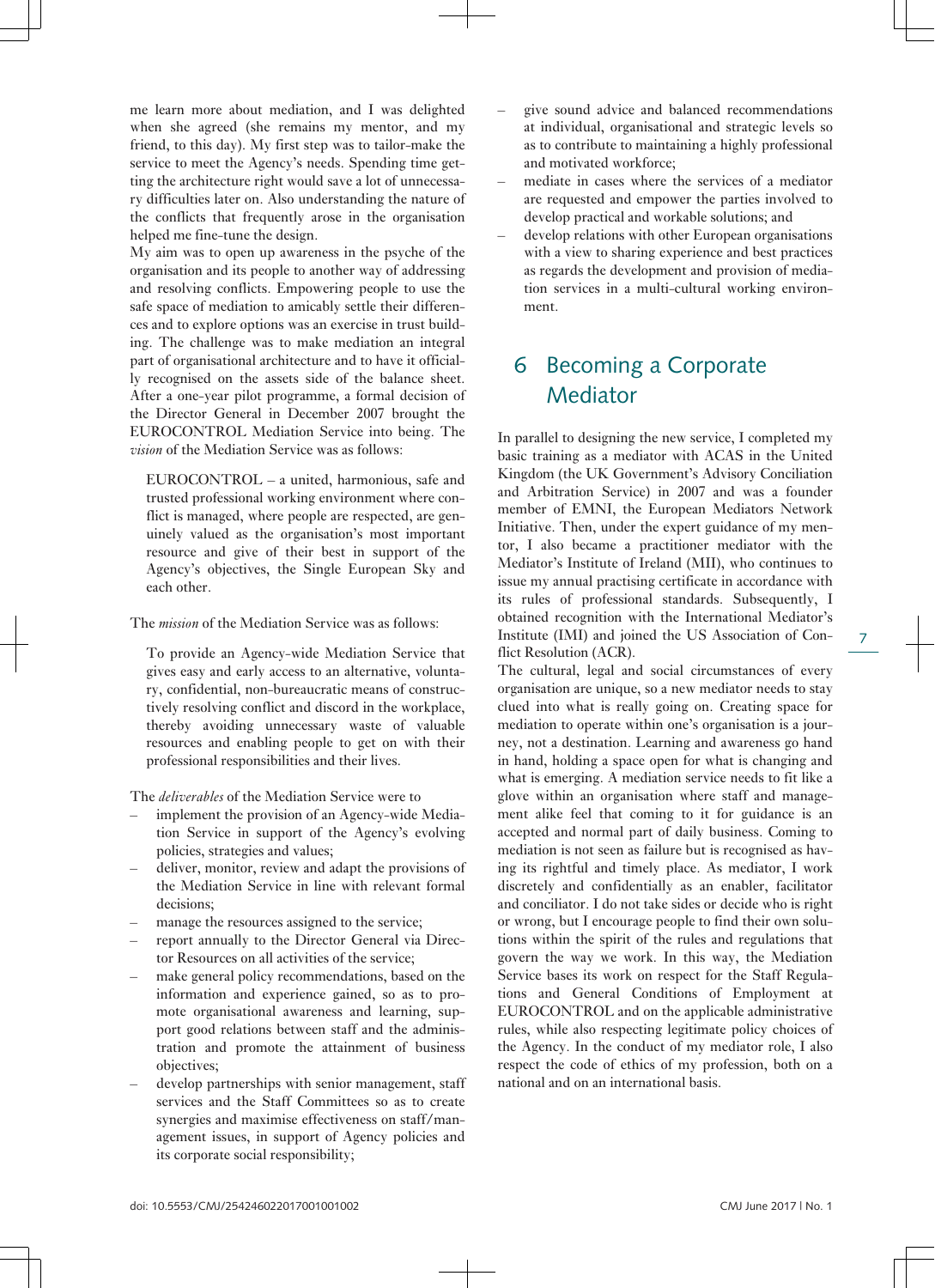## 7 Corporate Mediation and the Bottom Line

Mediation has come a long way since it was first established at EUROCONTROL over a decade ago. It is now recognised as an integral part of the culture. It offers an informal way of solving problems, helping people to explore creative ways of resolving their differences. The outcome is consensual and is not legally binding, and so it does not take away people's right to make a formal complaint should they choose to do so. What is said in mediation stays in mediation, and the parties agree not to use anything that arises during the process for other purposes. This is respectful, fair and protects confidentiality. I operate on trust, and I have no decision-making power.

The Mediation Service at EUROCONTROL now contributes directly to the bottom line by providing costeffective professional services that are

- easily accessible, independent, neutral and impartial;
- supporting staff and the Agency on issues that would benefit from mediation;
- providing confidential impartial opinions on request (oral and written);
- making recommendations for the amicable settlement of disputes;
- offering one-to-one conflict coaching;

8

- carrying out individual and group conflict dynamic profiling;
- referring cases to other procedures (if mediation is not suitable);
- making a general annual report to the Director General and to staff;
- working informally to solve problems in a nonbureaucratic way;
- promoting heightened ethical awareness; and
- supporting risk management and risk mitigation.

As a mediator, I seek to attain what I call ethical congruence. This is the state where values, behaviours and perceptions are aligned. The challenge is also to proactively uphold the Agency's ethical framework and code of conduct. Mediation allows for a new layer of human interaction to take place outside of the mainstream. This level can be found below official channels, parallel to formal procedures and in the gaps between bureaucratic processes. In any year, up to 10% of the people of the Agency turn to mediation for support. People learn how to expand their awareness, transcend their difficulties and navigate conflict. I believe it is possible to positively influence an organisation one person at a time through the process of mediation and conflict coaching.

One example is the valuable support my service gave during reengineering and restructuring exercises over the years (e.g., the redeployment of Agency services from Prague, Budapest and Karlsruhe to other European sites and the launch and deployment of an Early Termination of Service programme). As a trusted safe space, it is movable, adaptable and capable of responding to different needs at different times. It fits equally well into either administrative or operational safety environments.

Today, there are two key performance indicators listed in the Agency Business Plan that describe mediation services as offering a

- 95% response to requests for support within two working days;
- 95% response to requests related to the provision of impartial opinions and recommendations for amicable settlement of disputes within five working days.

## 8 Insight on Organisational **Culture**

Managing the emotional dimension of organisational culture requires regularly taking the pulse and the temperature of what is going on under the radar from different perspectives – human, social, technical, political, economic and organisational. This involves analysing and understanding sources of conflict that can be deep rooted and sometimes invisible. The challenge is to empower people to become more conflict competent, to constructively promote and influence ethical behaviours, to support risk management and risk mitigation and to provide a general narrative that can bring insight to information.

A corporate mediator has the opportunity to plot the hidden landscape of an organisation and to acquire a deeper understanding of the difficulties encountered by its people, enabling them to better navigate conflict. In addition to having individual clients, the organisation itself can also become a client of mediation, at a metalevel, because it too has an identity of its own. In mediation, 'company culture' is the invisible and sometimes silent third party in the room. Spending time getting to know and to understand this, one begins to uncover the depths that underlie the difficulties and risks that people encounter – it is rather like discerning the geology of the terrain. This resonance can go deeper than human resources management and can also be an early echochamber to guide the services for prevention and protection in the workplace. Similarly, it can also contribute to the audit function on how to best channel effort into upholding ethical principles.

EUROCONTROL was co-sponsor of the fourth National Corporate Mediation Congress in Amsterdam on 24 May 2016, organised by the Dutch Corporate Mediation Association. The theme of the conference was to foster a dispute-wise culture and to show the added value of mediation skills in many aspects of corporate life, such as ethical compliance, risk management, workplace issues, business disputes and negotiation. It also focused on company culture and on how to embed dispute management within organisations, as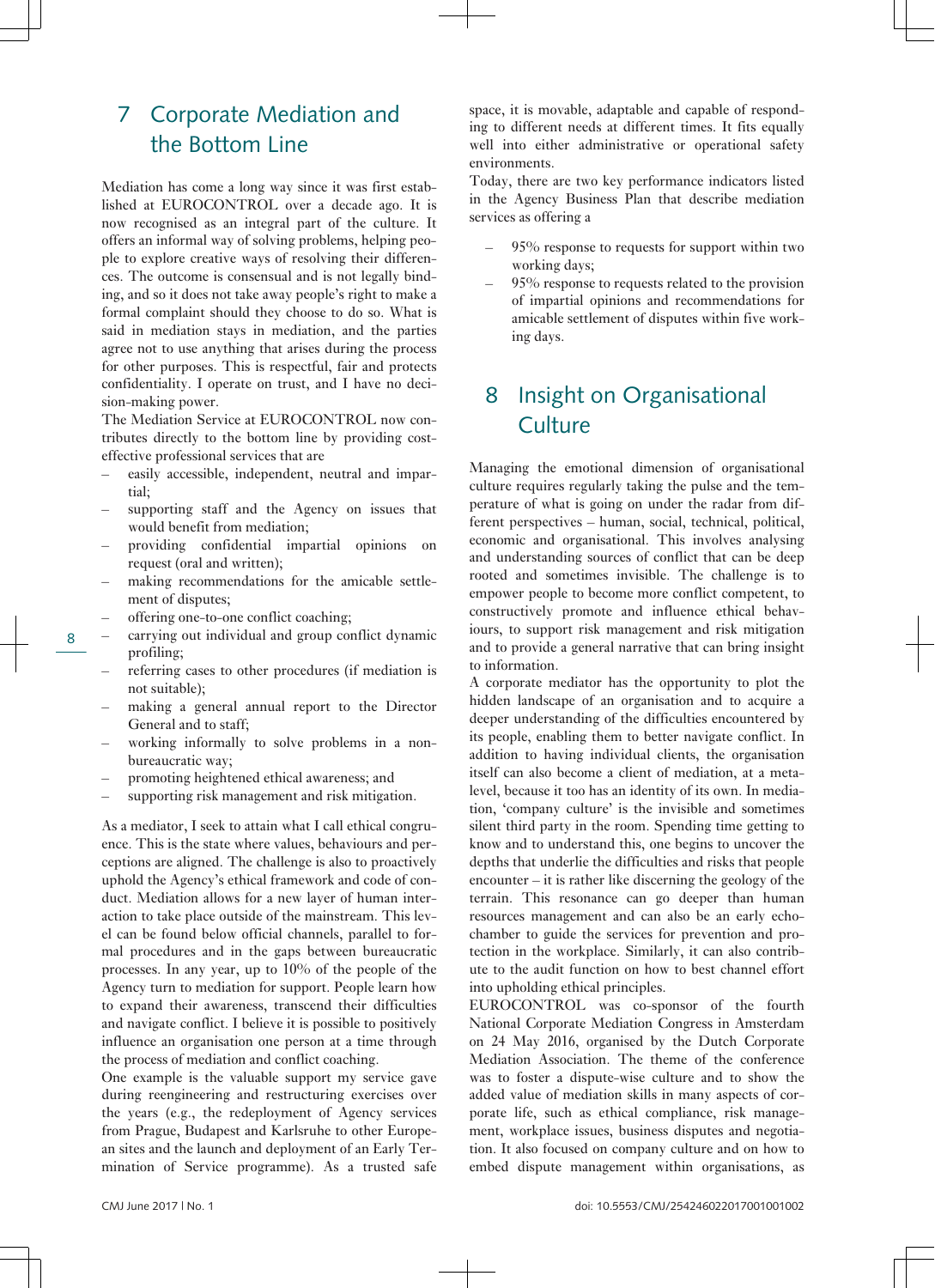well as making a significant contribution to the debate about the connection between culture and conflict management skills. Congress asked the question,

How do we translate the 'What' of corporate ethics and mission statements into the 'How to', so as to bring about, and uphold, the desired standards of behaviour and corporate governance?

The event offered the opportunity to promote the concept of a 'dispute-wise' organisation (dispute-wise companies being increasingly considered as attractive employers and company culture becoming an essential element of cultural branding and brand awareness). As a conference presenter, I outlined the lessons learned from a decade of workplace mediation. Not only has mediation heightened general conflict awareness within EUROCONTROL, but awareness has also emerged that the concepts of dispute detection and resolution are intrinsically linked to ethical behaviour, risk management and risk mitigation as tools of corporate governance. The Agency was hailed at the congress as being a pioneer in the field of promoting corporate mediation and recognised for its willingness to share with others its experience of lessons learned along the way.

## 9 A Eureka Moment for Mediation

Over the past 2 years, since taking on the parallel role of Agency ethics officer in addition to my role as Agency mediator, I have been able to bring a new dimension to my work. In my latest annual report, I remarked that there is a dynamic synergy potential between mediation and ethics. This was a eureka moment, seeing mediation and ethics as two sides of the same coin. As mediator, I became aware that very often there can be ethical issues that underpin the conflicts and disputes that arise in the daily life of an organisation and its people. This is entirely understandable in a multi-cultural environment where staff come from more than 41 different cultural backgrounds. Let me give some examples of how mediation and ethics work hand in hand:

- A manager and a staff member keep on having the same conversation, over and over again, on an important ethical issue that always ends up in an argument. Rather than letting their frustrations break up an otherwise good working relationship, they bring the issue to mediation;
- A multi-cultural team is suffering because their line managers are constantly in disagreement; the team wants to improve their own dispute resolution skills so that they will be better able to guide their bosses through the trouble spots and into agreement;
- A manager is concerned that two of the best people in the team do not get along well together and the whole unit's performance is being obstructed as a result;
- A staff member wants to rehearse a difficult conversation before a meeting with their boss so that they can use the right kind of language to succinctly and effectively make their point about an area of concern;
- A manager is uncertain about how to address inappropriate behaviour of a staff member and wants to be guided on how to tackle a highly sensitive issue.

In all such cases, the blueprint I connect to is the Agency's ethical framework and code of conduct, which echoes the principles that govern us. It provides the language that describes desirable professional behaviour. The positive wording of this framework can be harnessed during mediation and conflict coaching and then be channelled back into promoting good relations.

#### 10 Reflective Practice

Reflective practice is a very important part of a mediator's work, and it is good to take a step back and reflect, from time to time. Every year, I submit my annual report to the Director General, via Director of Resources, and I publish it internally for all Agency staff. I use my annual report to observe and document the general nature of concerns that people have at work (all cases handled are, of course, completely confidential). This accompanying general narrative enables the organisation to get an overall picture of what the main areas of concern are – rather like an MRI scan that takes a magnetic resonance image of what is not visible on the surface. Mediation enables me to echo back general messages of relevance, and this can help to make sense of what happens. Experience thus gained can promote better understanding of what, for example, may lie at the root of absence management statistics or what people may not be willing to say at exit interviews. An organisation that tunes into this narrative can become increasingly aware and respond appropriately so as to put strategies in place to support desired outcomes. Every client has a story to tell, and their collective tales echo the history of an organisation in constant evolution.

## 11 The Corporate Mediator **Evolves**

So, what are the hallmarks of corporate mediators? First and foremost, we are educators, of ourselves, of others and of the organisation and the people whom we serve. We have access to an unmasked view of reality and the trust and confidence placed in us enables a glimpse of hidden daily challenges. It is a position of great trust and privilege to be a listener to what people express in confidence and to receive echoes of the underlying core issues that emerge from experience.